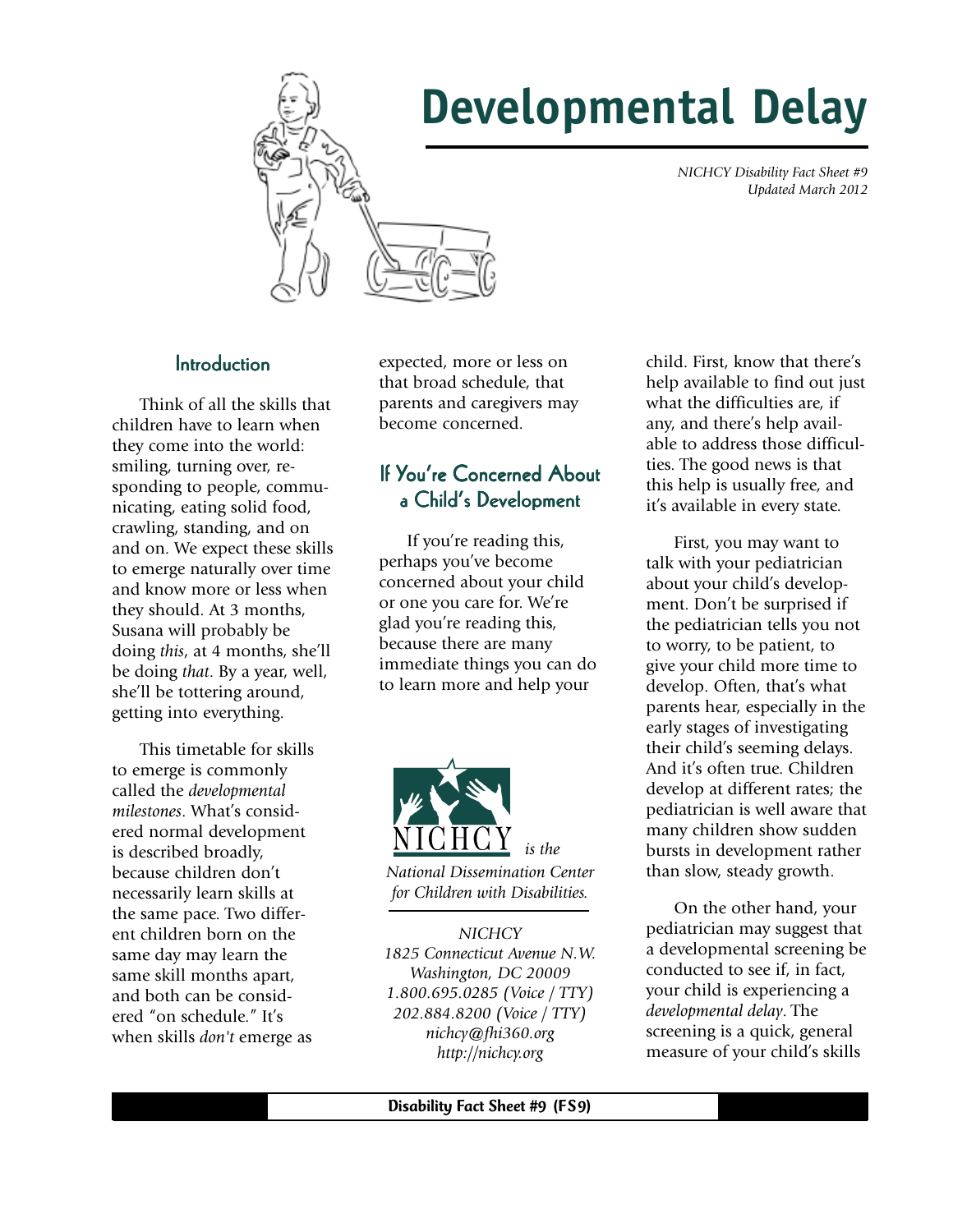and development. It's not detailed enough to make a diagnosis, but its results indicate broadly whether or not a child should be referred for a more indepth *developmental evaluation*.

# What's Involved in the Developmental Evaluation

The developmental evaluation should be conducted by a highly trained professional who can use the results to create a profile of your child's strengths and weaknesses across the range of five developmental areas. Those areas are:

- Physical development (fine motor skills, gross motor skills)
- Cognitive development (intellectual abilities)
- Communication development (speech and language)
- Social or emotional development (social skills, emotional control)
- Adaptive development (self-care skills)

The results of the developmental evaluation will be used to decide if your child needs *early intervention services* and/or a treatment plan. Early intervention services are specifically tailored to meet a child's individual needs and, as such, are a very important resource to children experiencing developmental delays.

For example, early intervention services can include:

- Assistive technology (devices a child might need)
- Audiology or hearing services
- Speech and language services
- Counseling and training for a family
- Medical services
- Nursing services
- Nutrition services
- Occupational therapy
- Physical therapy
- **Psychological** services

## Things to Know



- States have a positive obligation to help children who are experiencing a developmental delay in one or more areas.
- Through the Child Find system that each state operates, developmental screenings and developmental evaluations are usually provided free of charge to families.
- If you're concerned about your child's development, talk to your child's pediatrician, who can refer you to the Child Find system in your area.
- Early intervention services are meant for children under the age of three. These services are usually provided to eligible families either free of charge or on a sliding payment scale that's determined by the family's income.
- You can find out how to access early intervention services in your area by talking to your child's pediatrician, calling a local hospital, or using NICHCY's *State Resource Sheet* for your state. All of our state sheets are available online, this moment, at: http:/ /nichcy.org/state-organization-search-bystate

Once you've selected a state sheet to view, select "State Agencies" from the drop-down menu and click SEARCH. The contact information for the early intervention program for your state will appear in the list of state agencies you receive.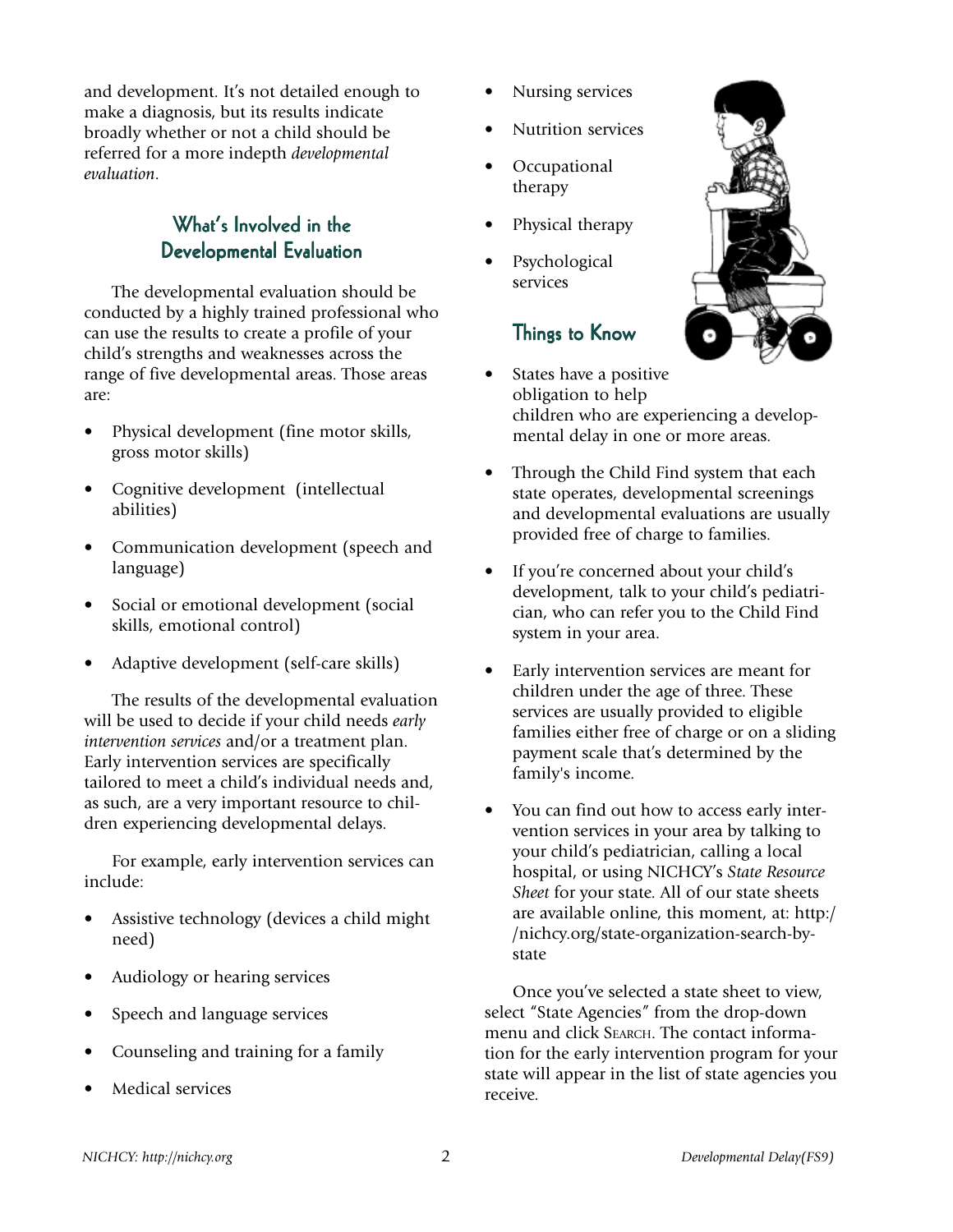- NECTAC (the National Early Childhood Technical Assistance Center) is also a great source of this information. Use NECTAC's Contact Finder at: http://www.nectac.org/ contact/contact.asp
- Special education services are meant for children over the age of three. Services are provided to eligible children free of charge through the public school system. If your child has passed his or her third birthday and you're concerned about a developmental delay or disability, call your local school (even if your child isn't enrolled there). Ask how and where to have your child evaluated under IDEA, our nation's special education law.

# **IDEA's Definition** of Developmental Delay

As we just said, IDEA is the nation's special education law. Its full name is the Individuals with Disabilities Education Act. Through IDEA, early intervention services and special education services are made available to eligible children with developmental delays and disabilities.

Not surprisingly, IDEA includes a definition of developmental delay, which may be useful to know. Here it is:

 *Child with a disability* for children aged three through nine (or any subset of that age range, including ages three through five), may...include a child—

 (1) Who is experiencing developmental delays as defined by the State and as measured by appropriate diagnostic instruments and procedures in one or more of the following areas: Physical development, cognitive development, communication development, social or emotional development, or adaptive development; and

 (2) Who, by reason thereof, needs special education and related services. [34 CFR §300.8(b)]

It's a good idea to find out if your state has added details to this definition of *developmental delay*. States are allowed to do so, if they choose. They also decide on the *age range of children* with whom the term may be used (3-5, 3-9, or any subset between 3-9). Your local school or early intervention program should be able to tell you the definition of developmental delay that's used in your area. You can also visit NECTAC (mentioned earlier) and find out how your state defines developmental delay, as well as the criteria of eligibility for services to young children, birth through 2 years of age, and their families. NECTAC makes this information available online at: http:// www.nectac.org/~pdfs/pubs/nnotes21.pdf

It may be helpful to know that:

- your state may not *require* that your local school district also adopt and use the term developmental delay in working with children;
- if your local school district decides to use the term, it must use the same definition and age range as the state does;
- your local school district *may not* use the term at all if your state has chosen not to use the term.